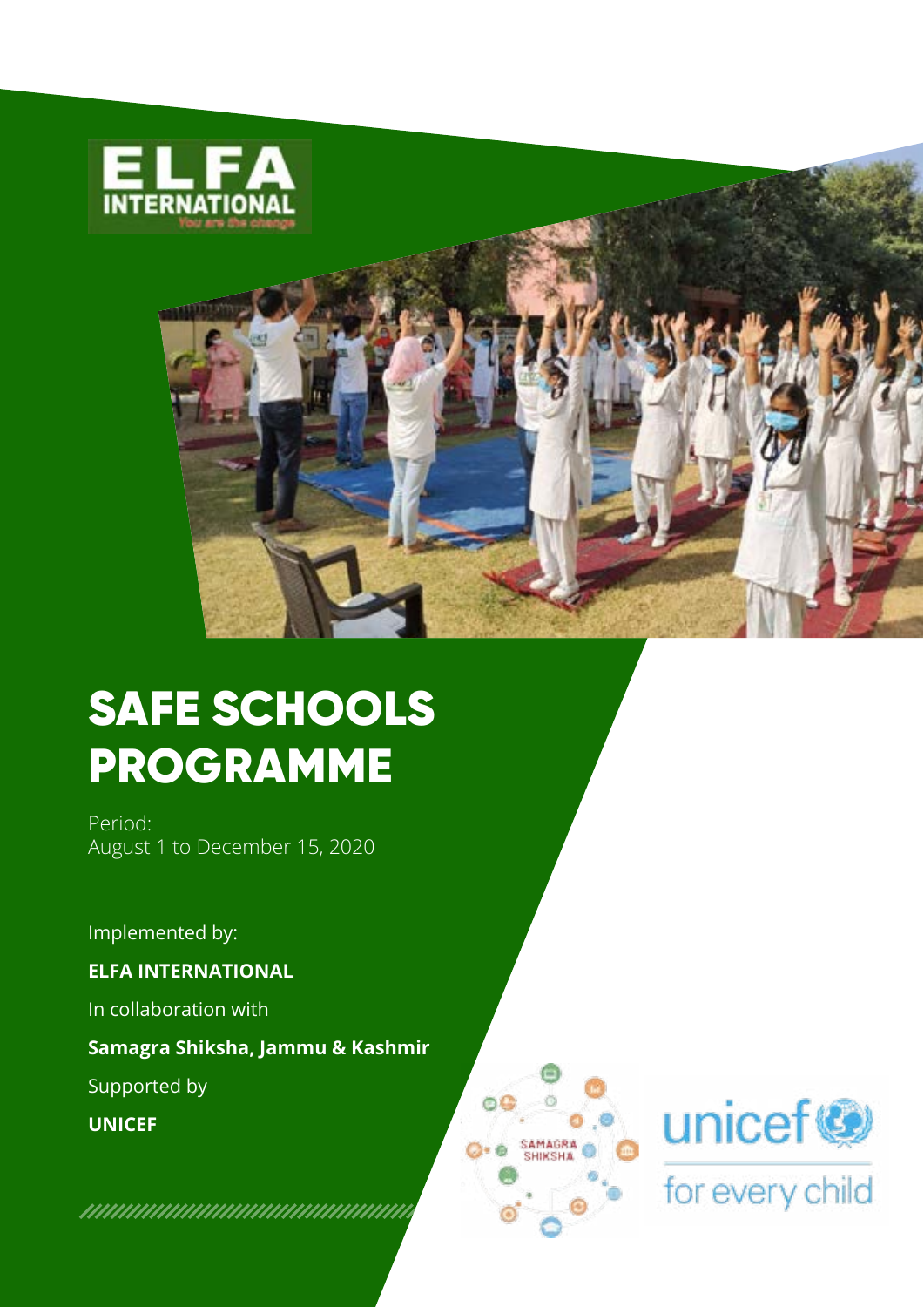## **Acknowledgement**

We acknowledge the support and valuable guidance of Shri. B.K. Singh (IFS), Administrative Secretary, Department of School Education, J&K, the constant support from Dr. Asgar Hassan Samoon (IAS), Former Principal Secretary to Government (School Education) to make this programme a great success.

We also take the opportunity to thank Ms. Anuradha Gupta (KAS), Director School Education (Jammu), Mr. Younis Malik (KAS), Director School Education (Kashmir) and Dr. Arun K Manhas (KAS), Project Director, Samagra Shiksha J&K for giving us the opportunity to implement the programme.

The inputs and feedback, guidance and support of Peerzada Mushtaq Ahmad, Field Officer, Samagra Shiksha J&K, Mr. Ghulam Nabi Shakir, OSD, Directorate School Education Kashmir, Mr. Ghulam Rasool Mir, State Coordinator Samagra Shiksha J&K, Mr. Syed Fayaz, State Coordinator, Samagra Shiksha J&K, Mr. Romesh Sharma, Head- Counselling Cell, Directorate of School Education, Jammu and Dr. Surendra, Directorate of School Education, Jammu needs to be acknowledged as well.

Our Sincere gratitude to CEO Kupwara, Mr. Abdul Hamid Fani, CEO, Baramulla, Mr. G. M. Lone CEO Doda, Mr. Tariq Hussain, CEO Jammu Mr. Vijay Kumara for their full support & cooperation.

From UNICEF, our programme partners, we would like to thank Mr. Terry Durnnian, Chief-Education and Mr. Nicolas Osbert, Chief- WASH, Ms. Pratibha Singh, WASH Specialist and Mr. Danish Aziz, Education Specialist (J&K) for their valuable support.

Shri Amar Tulsyan, MD and Ms. Richa Singh, CEO, Niine Foundation for their in-kind support of sanitary napkins which were used in the programme.

Our sincere and heartfelt thanks to ELFA President Ms. Uzma Bashir, for her leadership and vision enable us to deliver the programme, and most of all our district coordinators and team members whose hard work day and night enabled us to deliver this programme in record time.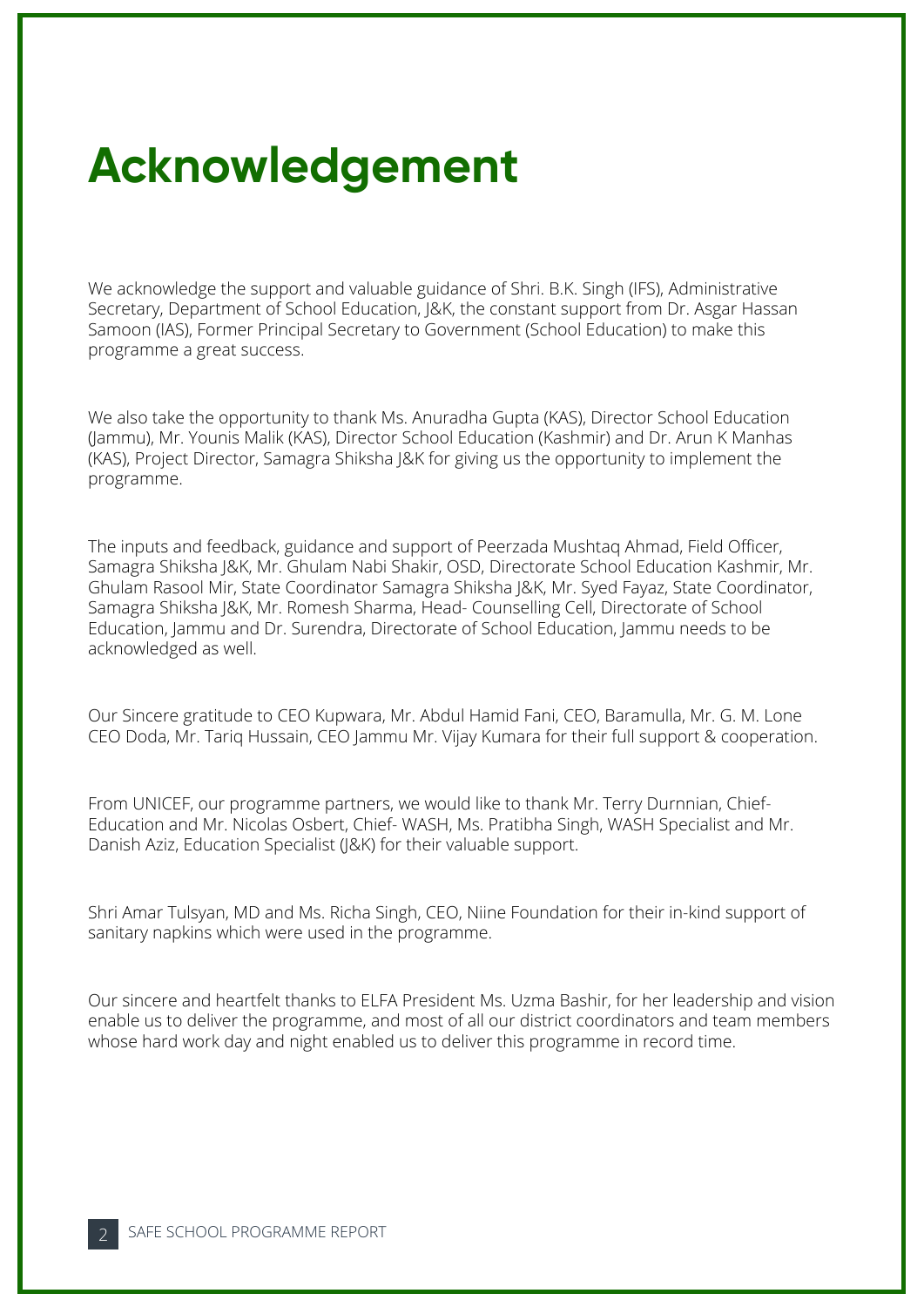# **SAFE SCHOOLS PILOT PROGRAMME IN J&K**

#### **BACKGROUND**

Since the beginning of 2nd week of March 2020, the entire UT of Jammu &Kashmir was locked down yet again but this time because of the COVID-19 disease caused by the deadly Corona Virus. The moment the first case of Corona Virus was detected in Kashmir in March 2020, the risk to people, especially children became imminent. The government authorities imposed a strict lockdown in the entire UT of Jammu & Kashmir, resulting in closure of all offices, business, transport and this included colleges, schools and universities too which had just opened after a prolonged winter vacations and post August 2019 situation in the valley.

Jammu & Kashmir has a history of natural disasters along with protracted prevalence of insecure situation due to ongoing civil strife and cross border shelling etc. Owing to its peculiar topography, rugged terrain, extreme weather conditions and underdeveloped economy, the Union Territory has suffered a lot on account of natural disasters. Hazards such as earthquakes, floods, fires, droughts, avalanches and landslides often convert into disasters leading to loss of human lives as well as public and private property. In the recent past alone, the earthquake in 2005 and floods in 2014 disrupted lives in the State, followed by civil unrest in 2016 and thereafter in 2019. Children being the most vulnerable, bear the brunt of these occurrences. More recently, after the prolonged shutdown following the abrogation of Article 370 in 2019, children missed out on over seven months of schooling, and had just begun to resume when the COVID-19 lockdown was imposed to curb the spread

#### **SCHOOL SAFETY AND COVID-19**

Government of Jammu & Kashmir has taken many initiatives towards ensuring school safety and UNICEF has been supporting these initiatives as a technical partner. UNICEF developed a programme document, SOPs, audit checklist and IEC materials after a long series of consultations with all stakeholders like the government, CSOs, academicians, subject matter experts and so on.

During the month of July 2020 UNICEF and ELFA International representatives had several back and forth meetings on starting a Safe Schools Pilot Programme as part of the broader strategy to drive forward Jammu & Kashmir Comprehensive School Safety Programme, several meetings were also held with different government officials to conceptualize this programme. As a result of these meetings, the Safe Schools Pilot Programme was conceptualized and agreed upon to demonstrate 10 schools in the aspirational district of Kupwara. Later, with additional support from UNICEF, an additional 35 schools were identified in three more districts.

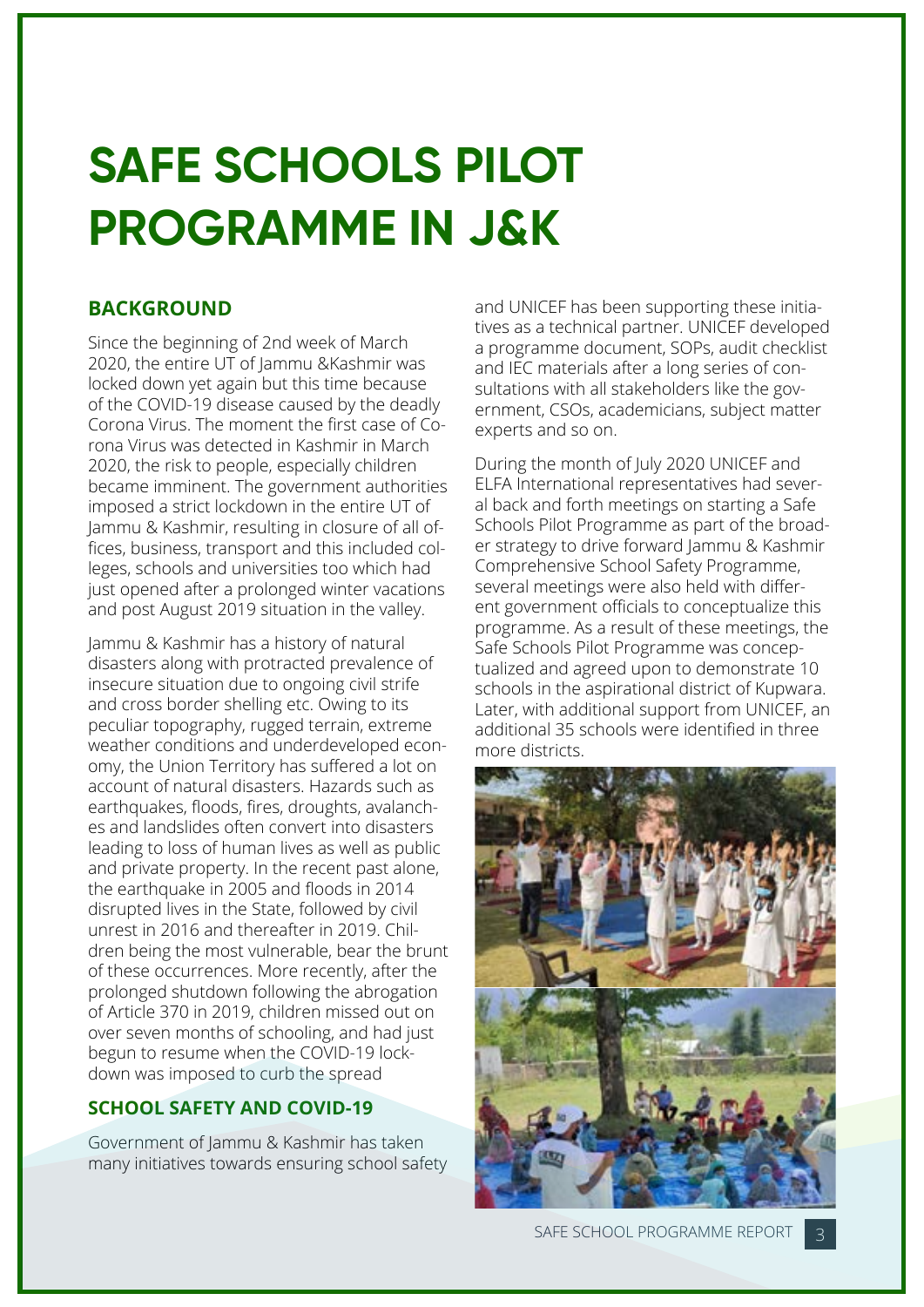Due to the ongoing COVID-10 pandemic, special care had to be taken not only to observe SOPs, but also to spread awareness on infection prevention and control, especially from the point of view of safe school reopening.

#### **SAFE SCHOOLS PILOT PROGRAMME 2020**

On August 1, 2020, ELFA International in collaboration with Samagra Shiksha J&K and supported by UNICEF launched the COVID 19 - Safe Schools Pilot Programme. The programme was meant to demonstrate ten model schools in district Kupwara (aspirational district under NITI Aayog), for scaling up by the government. In the second phase of the programme, upon a request from the Department of School Education, the programme was extended to three more districts of Baramulla (aspirational), Jammu (winter capital) and Doda (remote terrain). One model school was also demonstrated in Srinagar (summer capital).

The main features of the programme were:

**1:** 25 officials of School Education Department including CEOs and Nodal Officers (School Safety) will be oriented on the guidance for school reopening, school safety, school health guidelines, Jammu & Kashmir Comprehensive School Safety Programme.

**2:** 5000 students will be risk aware and participative in their personal safety and protection from COVID-19 and similar pandemics, natural calamities and disasters and abuse through parents & teachers



**3:** Forty-Five Schools will act as scalable models for demonstration to the School Education Department to provide a safe environment for children from disease, disasters and abuse in every form

**4:** 1000 teachers and heads of schools will have the knowledge and capacity to create a safe environment for children at schools

**5:** 1000 Parents and School Management Committee (SMC)/Village Education Committee (VEC) will be risk-aware and work towards creating safe environment for children in their homes, schools and during access.

The main objective was to supplement the J&K Comprehensive School Safety Programme and demonstrate these schools for scaling up.A total of 18265 children were trained directly & through teachers, Parents, VECs and SMCs on School Safety, Disaster Risk Reduction (DRR), Child Protection, COVID-19 IPC/SOPs, WASH and Menstrual Hygiene Management (MHM), 2511 Teachers from 202 schools, 3131 Parents, VECs and SMCs and 39 Government



Officials were trained directly on School Safety, Disaster Risk Reduction (DRR), Child Protection, COVID-19 IPC/SOPS, WASH and Menstrual Hygiene Management (MHM). Face Masks and Personal Liquid Hand Washes were also distributed among those students who attended the direct training sessions, 45 schools in 5 districts (Kupwara, Baramulla, Srinagar, Jammu and Doda) were developed as model schools, foot-operated hand-washing station were installed in all 45 schools and sanitary napkin dispensers & incinerators were installed in 26 middle/high/higher secondary schools of these 5 districts.

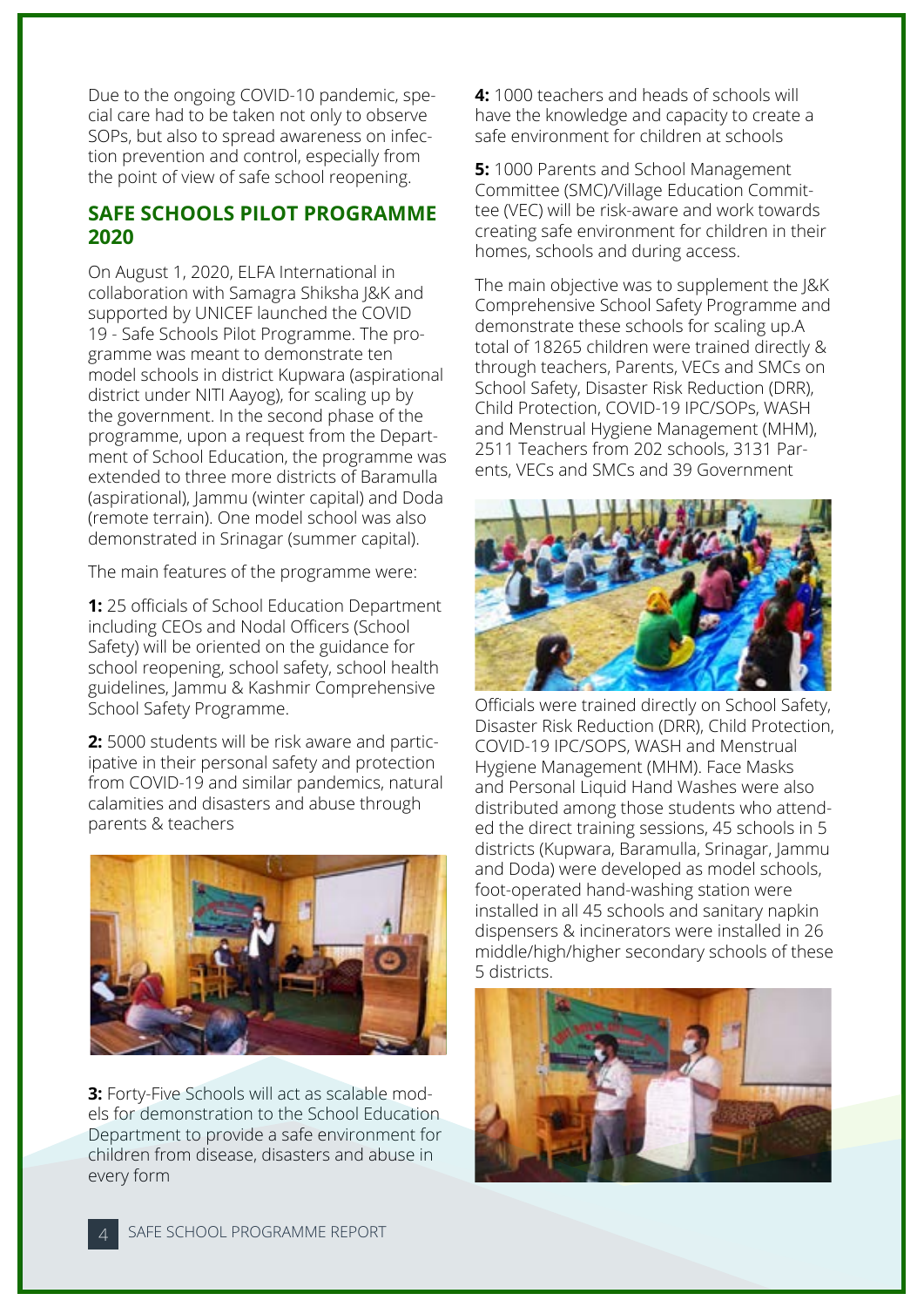- ▶ Safe Drinking Water
- ▶ Handwashing facilities
- Clean, segregated toilets
	- $\blacktriangleright$  Inclusive spaces
- ▶ MHM facilities and awareness
- **Infection prevention and control** 
	- (COVID-19 Responsive)

 **Heatlh/WASH Child Protection Disaster Risk Reduction**

- ▶ Structural Safety
- ▶ Physical Safety
- ▶ Fire Safety
- Environmental hazards flood, earthquake,
- ▶ Conflict & violence
- Mine Risk & Armed Conflict
- ▶ Physical Abuse
- Mental Abuse
- Emotional Abuse
- Sexual Abuse
- ▶ Corporal Punishment
- Bullying
- ▶ Online Safety
- ▶ School transport
- Staff screening etc.
- **MHPSS**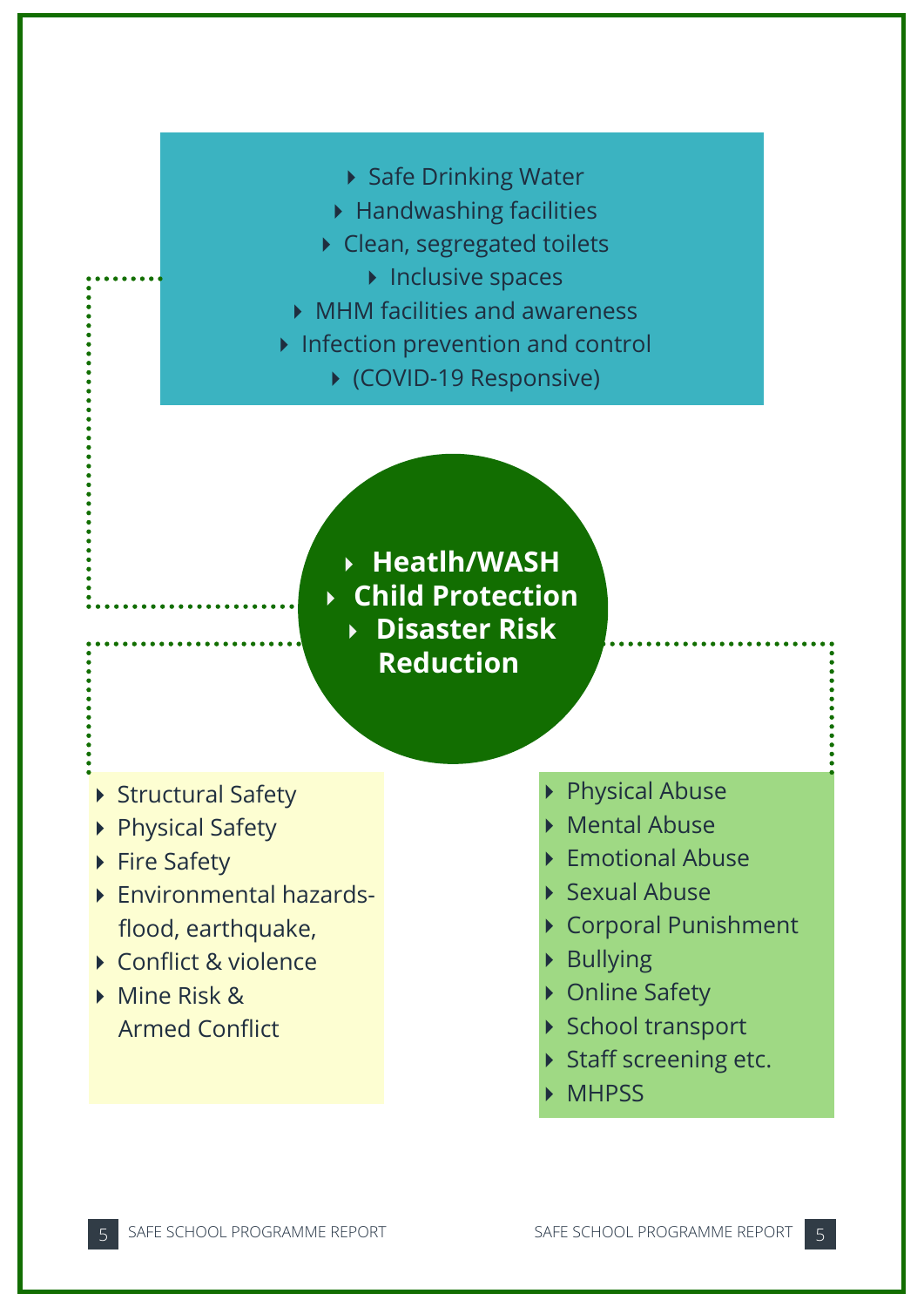### **School Safety Audit**

ELFA contributed to developing a detailed school safety audit checklist which will score each school on the basis of indicators developed covering these points. This tool, checklist and scoring mechanism is designed in a way as to provide scope for the qualitative improvement in quantitative manner and take into considerations equity and inclusion in the context of Jammu and Kashmir. This is a simple scoring system based on certain indicators covering Child Protection, DRR, Health and WASH aspects which is easy to understand and use. The scoring mechanism has a basic minimum score, a satisfactory score and a target level. It has been developed with inputs from UNICEF. A detailed audit of each model school under the pilot was conducted by ELFA and presented as an annexure to this report.



#### **WASH in Schools Component**

In the context of COVID-19 pandemic, it was imperative that WASH (Water, Sanitation and Hygiene) in Schools be given the highest priority, and the School Education Department must look at provision of safe WASH infrastructure and facilities in all schools of Jammu & Kashmir and follow the protocol of COVID-19 infection, prevention and control both within the schools, the dissemination of risk communication and authentic information to all.

#### **Menstrual Hygiene Management (MHM)**

One of the key highlights of the programme was its focus on MHM. ELFA team was guided by UNICEF WASH Specialist Pratibha Singh to

design a well-rounded MHM component in the programme, and ELFA MHM Team Lead delivered it in an exemplary manner. Not only were sanitary pad dispensers and incinerators installed in select high schools and higher secondary schools, but the MHM experts delivered specialized sessions to groups of teachers, parents and students. Our biggest achievement was that boys and men came forward to participate and in some cases even deliver the sessions, share their feelings and thoughts on MHM.

This effort was also highlighted in the UNICEF case studies.



#### **CSR Contribution**

Besides the successful implementation of the programme, some additional events like Global Hand Washing Day, World Children Day and International Persons with Disabilities 2020 were organized in Kupwara, Baramulla, Doda and Jammu.

ELFA reached out to prominent brand Niine-Hygiene & Personal care to support the MHM programme. As a result, Niine Foundation donated 8400 packs worth INR 235,200 to the programme as 'in-kind' contribution. ELFA also promoted the use of Niine's period tracker app amongst girls.

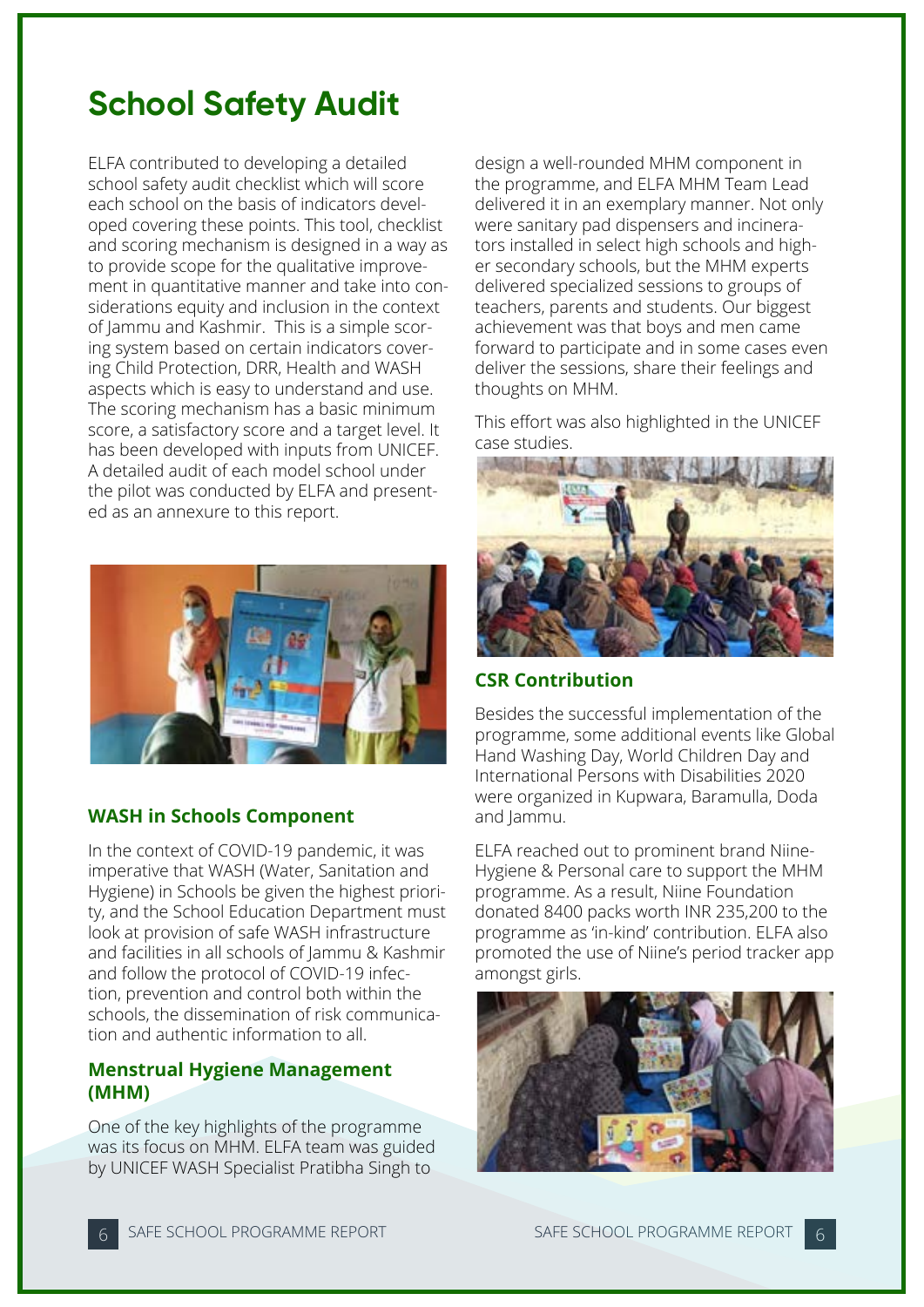#### **Advocacy with the Government**

As a result of implementation of Safe Schools Programme, ELFA International and UNICEF'sconstant advocacy around School Safety in Jammu and Kashmir, the effort was recognizedand endorsed by the **Department of School Education. Principal Secretary (School Education) Dr. Asgar Hassan Samoon (IAS) launched the J&K Comprehensive School Safety Programme** formally on 17th September 2020 from Government Girls Higher Secondary School in Nawakadal, Srinagar. This was quite a timely move, as the J&K Government announced partial reopening of schools from 21st September 2020 for students of Classes 9-12 for guidance on their studies, with staggered classes and 50% staff attendance.

The model school in Nawakadal was one of the 45 schools developed as part of the Safe Schools Programme for demonstration by ELFA International with UNICEF support in Kupwara (an aspirational district), Baramulla, Doda, Jammu and Srinagar. The model schools have all COVID-19 and school safety measures deployed as per the SoPsand also an innovative mechanism for children to take part in their own safety through 'Safe Saturday' programmes.



The model schools also demonstrated an innovative pedal-operated handwashing station based on UNICEF's design and sanitary pad dispensers and incinerators in 26 girls' high and higher secondary schools. ELFA International team trained by UNICEF also sensitized teachers, parents and children on safe WASH

and menstrual hygiene practices and healthy habits

One of the key advocacy wins for this project was on 1st October 2020 when the Principal Secretary Dr. Samoon directed all Chief Education Officers in every district to install sanitary pad vending machines and incinerators in girls' high and higher secondary schools. The model schools are proposed to be scaled up across all districts of J&K over a two-year period by Samagra Shiksha under the J&K Comprehensive School Safety Programme with technical support from UNICEF. Samagra Shiksha is also preparing to print and distribute the school safety manuals and IEC materials developed by UNICEF to all schools.

#### **Dr. Arun Manhas (KAS), Project Director, Samagra Shiksha,** who helped realise this

programme in J&K, said, "School Safety has been on the agenda of Samagra Shiksha J&K but more than that it is our duty that all children are safe, whether in school or out of school. Therefore, even though schools are closed, it is our priority to ensure that children are safe wherever they are. We are ensuring their mental health and psychosocial support, online safety during virtual classes through the national flagship schemes like Manodarpan and Pragyata."

**On October 5, 2020, the Hon'ble Education Minister of India, Dr. Ramesh Pokhriyal Nishank** announced the SOPs/guidelines for reopening of schools and tweeted out that these guidelines were adopted from UNICEF India guidelines. Jammu & Kashmir was the first amongst all States/Union Territories to have the UNICEF SOPs/Guidelines for school reopening embedded in its School Safety Manual and demonstrated during the implementation of Safe Schools Programme by ELFA International.

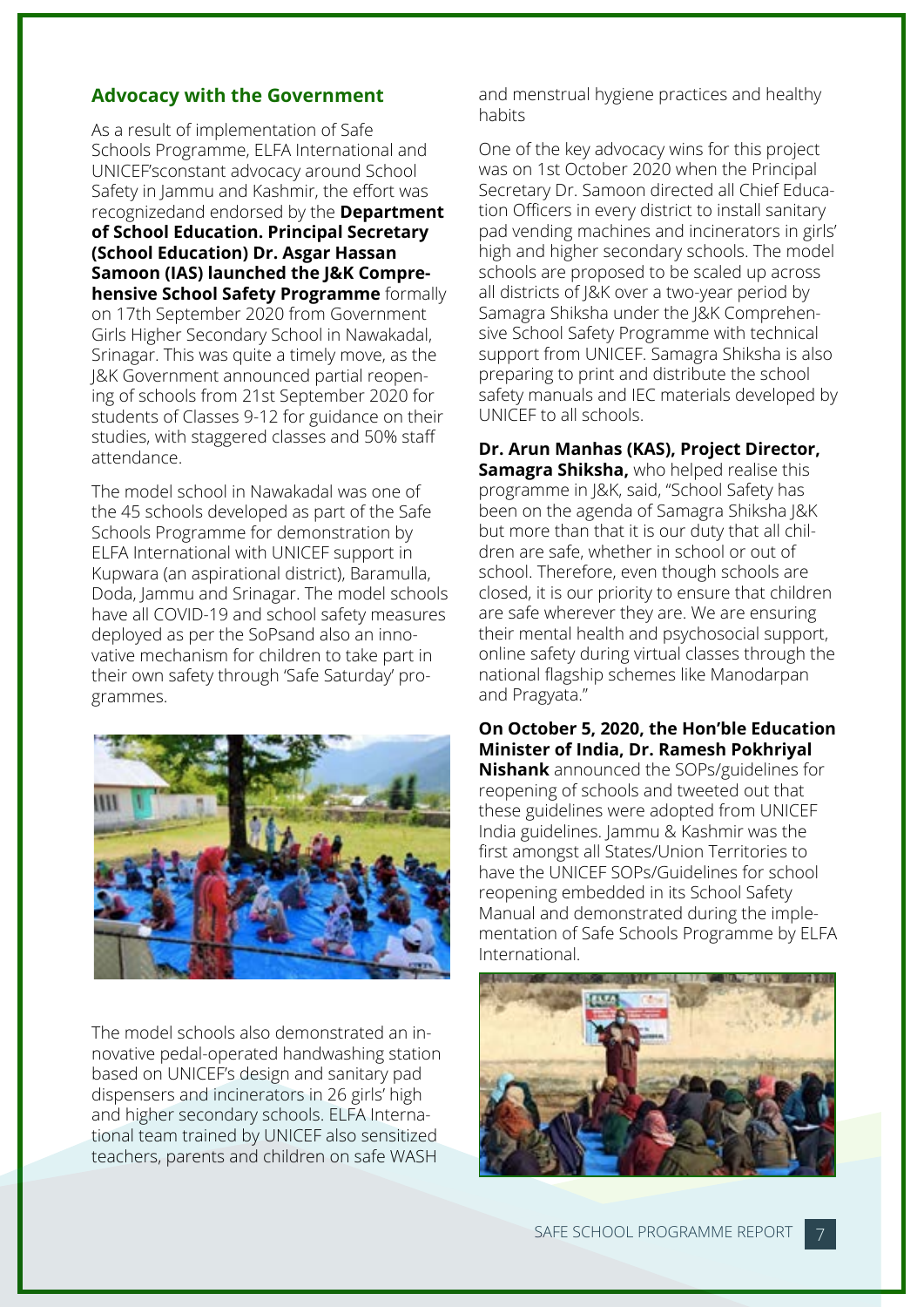### **Programme Achievements**

| <b>Planned Results</b><br>based on Commit-<br>ment letter / PCA /<br><b>SSFA etc</b>                                                                                                                                                                                 | <b>Planned Activities-</b><br>based on Commitment<br>letter / PCA / SSFA etc                                                                                                                                                                                                                                                                                                                                                                                                                                                                                                                                                                                                                     | <b>Reported progress to-</b><br>wards planned results<br>based on partner re-<br>ports/ activity report                                                                                                                                                                                                                                                                                                                                                                                                                                                                                                                                                                                                                                                           | <b>Remarks</b>                                                                             |
|----------------------------------------------------------------------------------------------------------------------------------------------------------------------------------------------------------------------------------------------------------------------|--------------------------------------------------------------------------------------------------------------------------------------------------------------------------------------------------------------------------------------------------------------------------------------------------------------------------------------------------------------------------------------------------------------------------------------------------------------------------------------------------------------------------------------------------------------------------------------------------------------------------------------------------------------------------------------------------|-------------------------------------------------------------------------------------------------------------------------------------------------------------------------------------------------------------------------------------------------------------------------------------------------------------------------------------------------------------------------------------------------------------------------------------------------------------------------------------------------------------------------------------------------------------------------------------------------------------------------------------------------------------------------------------------------------------------------------------------------------------------|--------------------------------------------------------------------------------------------|
| Result 1: Advocacy<br>with School Education<br>Department officials on<br>school safety including<br>CP, DRR, WASH, Health<br>and Inclusion consid-<br>erations, COVID-19 IPC<br>measures and school<br>health guidelines (ELFA<br>contribution)                     | Activity 1.1.25 officials of<br><b>School Education Depart-</b><br>ment including CEOs and<br>Nodal Officers (School<br>Safety) will be oriented on<br>the guidance for school<br>reopening, school safety,<br>school health guidelines                                                                                                                                                                                                                                                                                                                                                                                                                                                          | A total of 39 govern-<br>ment officials have been<br>oriented on the technical<br>aspects of the Compre-<br>hensive School Safety<br>programme, safe school<br>reopening, school safety<br>audits, SOPs and Safe<br>Saturday Wagon Wheel<br>approach.                                                                                                                                                                                                                                                                                                                                                                                                                                                                                                             |                                                                                            |
| Result 2: 6000 Stu-<br>dents, 1200 Teachers<br>and 1200 Parents/VECs<br>and SMCs will be risk<br>aware and participative<br>in their personal safety<br>and protection from<br>COVID-19 and similar<br>pandemics, natural ca-<br>lamities and disasters<br>and abuse | Activity 2.1. 6000 stu-<br>dents, 1200 Teachers<br>and 1200 Parents/VECs<br>and SMCs to receive risk<br>education on COVID and<br>School Safety (DRR and<br>Child Protection)                                                                                                                                                                                                                                                                                                                                                                                                                                                                                                                    | In pilot schools of Jam-<br>mu, Doda, Kupwara,<br>Srinagar and Baram-<br>ulla, 18265 students<br>were trained directly or<br>through teachers, par-<br>ents, VECs and SMCs on<br>COVID-19 Infection Pre-<br>vention and Control, Safe<br>Schools (WASH/MHM,<br>DRR and CP), and Safe<br>Saturday programme.                                                                                                                                                                                                                                                                                                                                                                                                                                                       | 18265 Student, 2511<br>Teachers, 3131 Par-<br>ents, VECs/SMCs, 39<br>Government Officials. |
| Result 3: Schools will<br>act as scalable models<br>for demonstration to<br>the School Education<br>Department to provide<br>a safe environment for<br>children from disease,<br>disasters and abuse,<br>WASH, MHM                                                   | Activity 3.1. School Safety Audit of<br>10 schools (CSO contribution with<br>UNICEF technical guidance)<br>Activity 3.2. 45 schools will be set<br>up with foot-operated handwash-<br>ing facilities based on UNICEF<br>technical guidance and locally<br>available materials with communi-<br>ty contribution<br>Activity 3.3. Poster display on<br>COVID-19 Infection Prevention<br>& Control (IPC), WASH, School<br>Safety, Child Protection<br>Activity 3.4. Twenty-Six High<br>Schools/Higher Secondary<br>Schools will have demonstration<br>of Sanitary Pad Dispensors with<br>biodegradable sanitary pads<br>Activity 3.5. Orientation of stu-<br>dents/teachers on safe MHM and<br>WASH | The 45 selected model schools<br>were prepared for classes with<br>IEC material development and<br>distribution, have been audited<br>for school safety, and have<br>installed pedal-operated hand-<br>washing stations. In addition,<br>four high schools or higher<br>secondary schools selected<br>had sanitary pad dispensers<br>and disposal facilities installed,<br>complemented by menstrual<br>hygiene management education.<br>2511 teachers trained on<br>COVID-19 Infection Preven-<br>tion and Control, Safe Schools<br>(WASH/MHM, DRR and CP), and<br>Safe Saturday programme. 3131<br>parents, concerned VECs and<br>SMCs were also trained directly<br>on COVID-19 Infection Preven-<br>tion and Control, Safe Schools<br>(WASH/MHM, DRR and CP). |                                                                                            |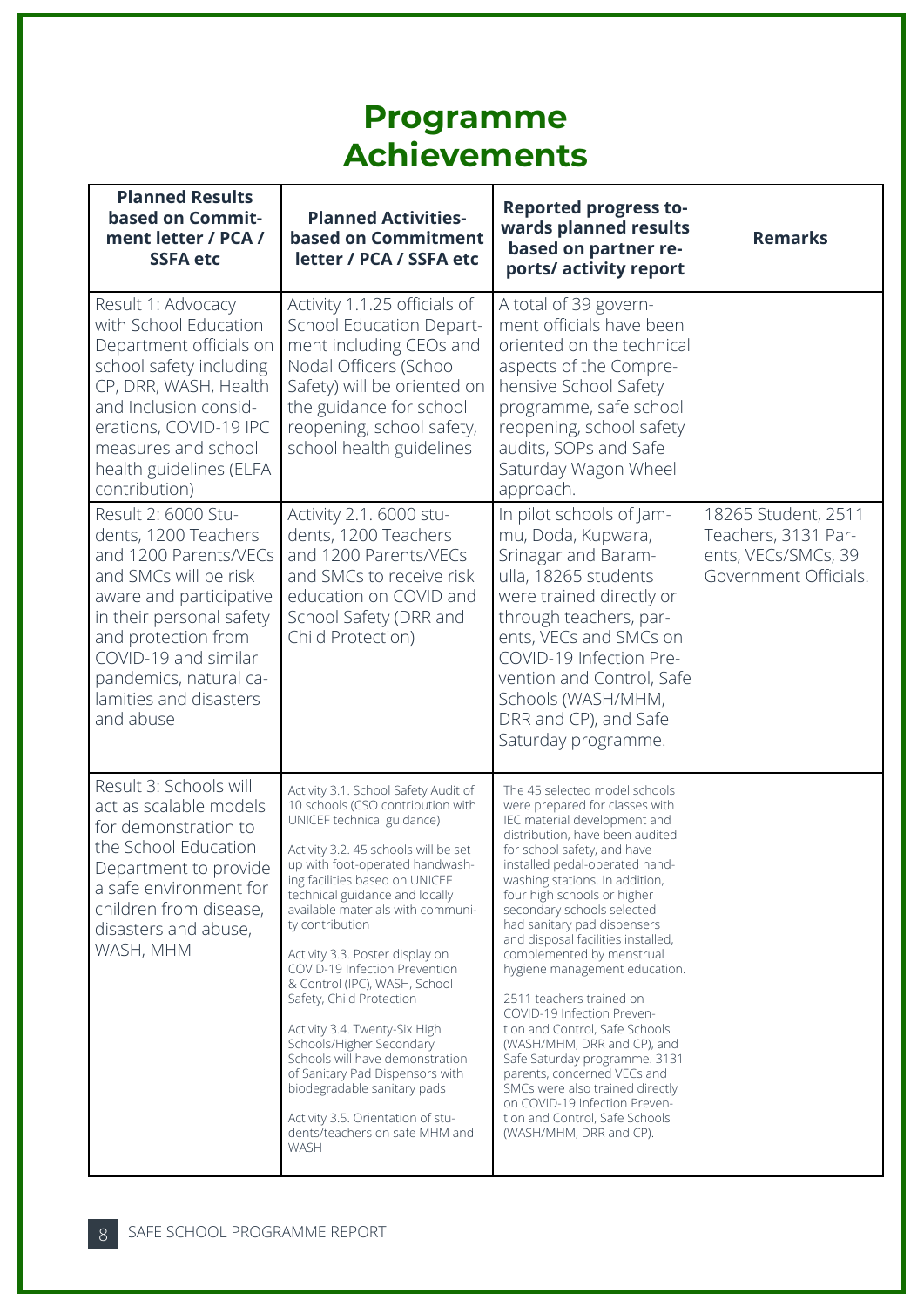### a total of **18265 students** were trained, below is the breakdown

### A. Breakdown of Students Trained by Gender



### B. Breakdown of Students Trained by Age

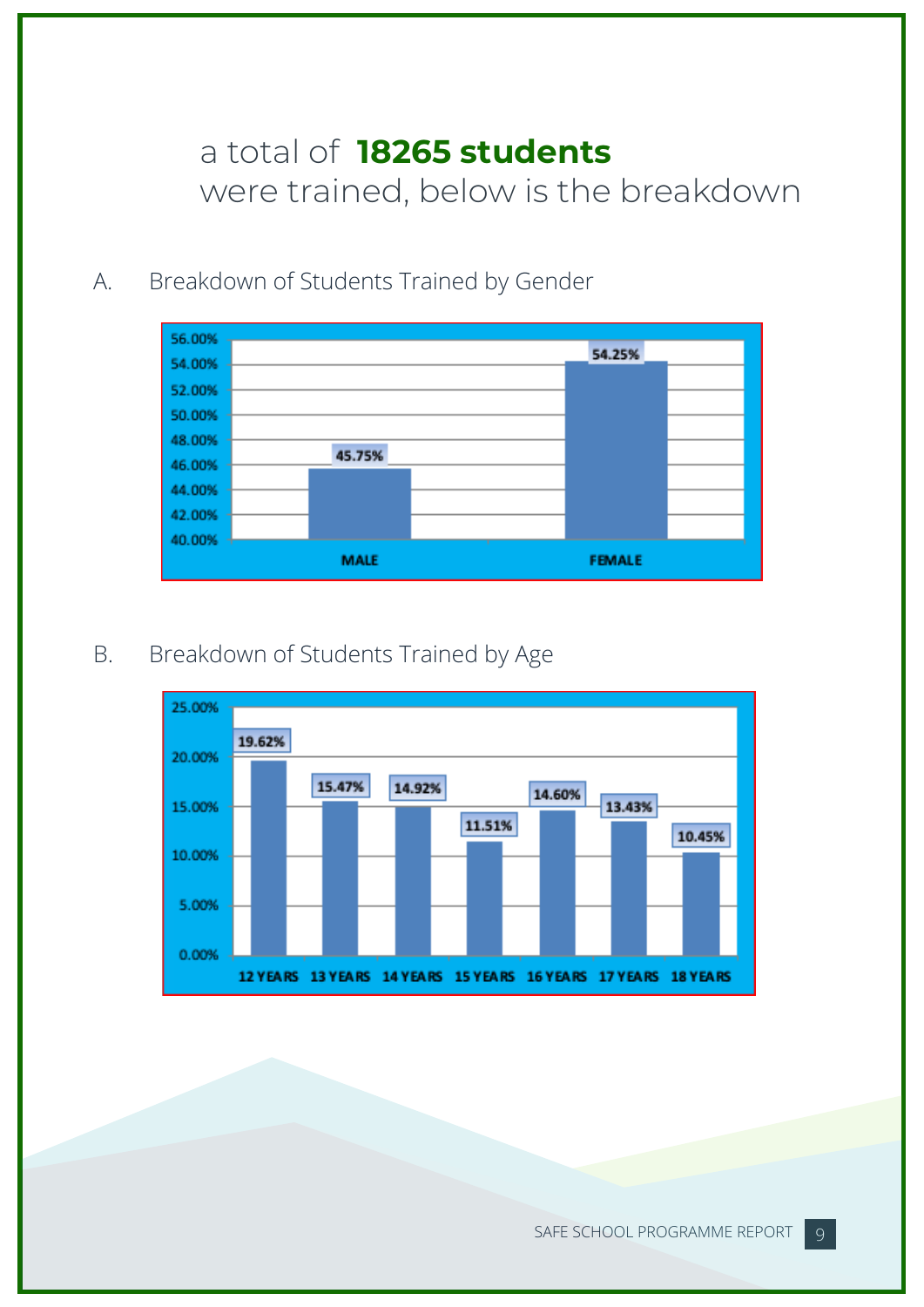### a total of **3131 VEC/SMC/PARENTS**  were trained, below is the breakdown

### A. Breakdown of VEC/SMC/PARENTS Trained by Gender

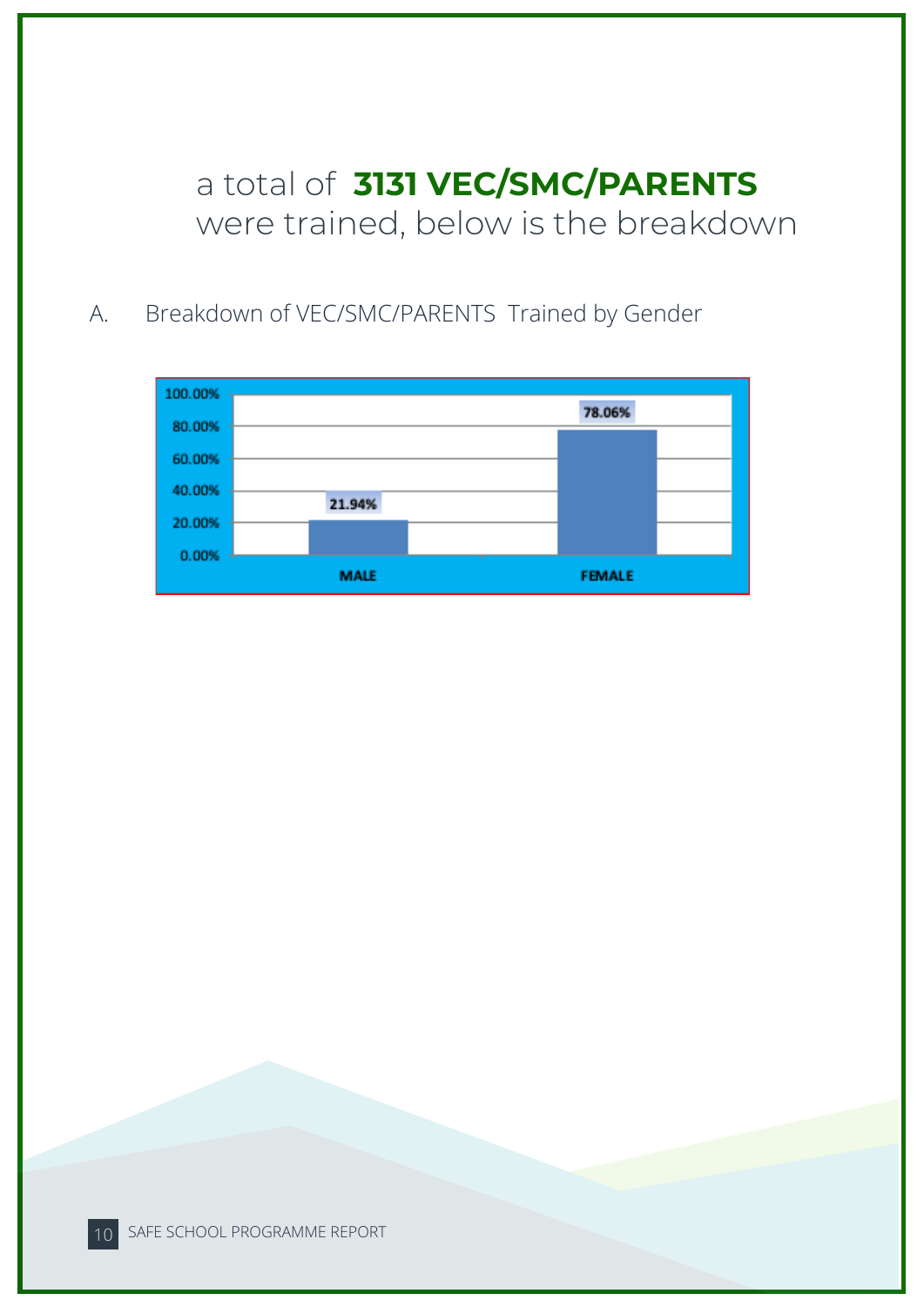a total of **2511 Teachers from 202 schools** were trained, below is the breakdown

A. Breakdown of Teachers Trained by Gender



a total of **39 Government Officials** were trained, below is the breakdown

A. Breakdown of Government Officials Trained by Gender

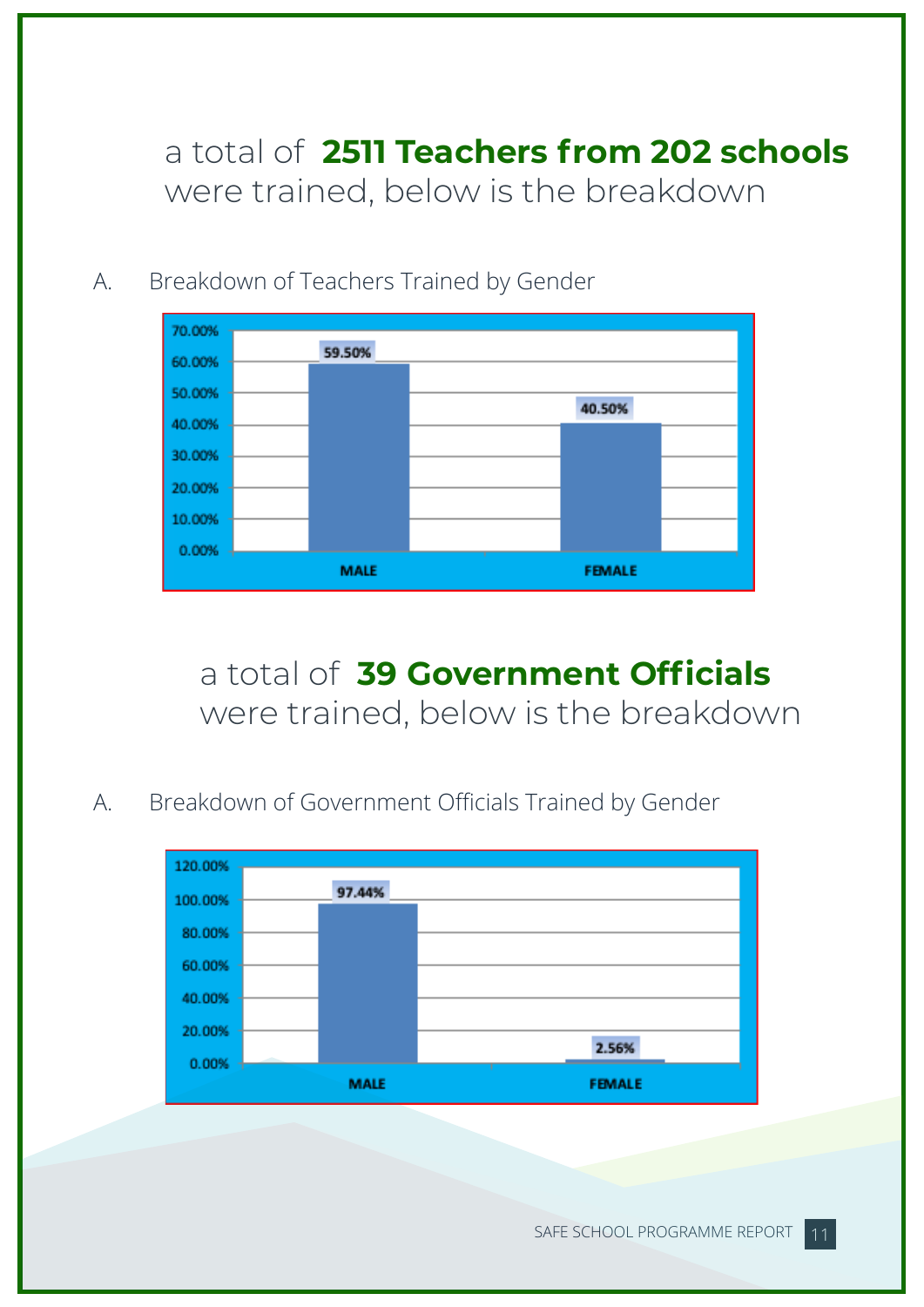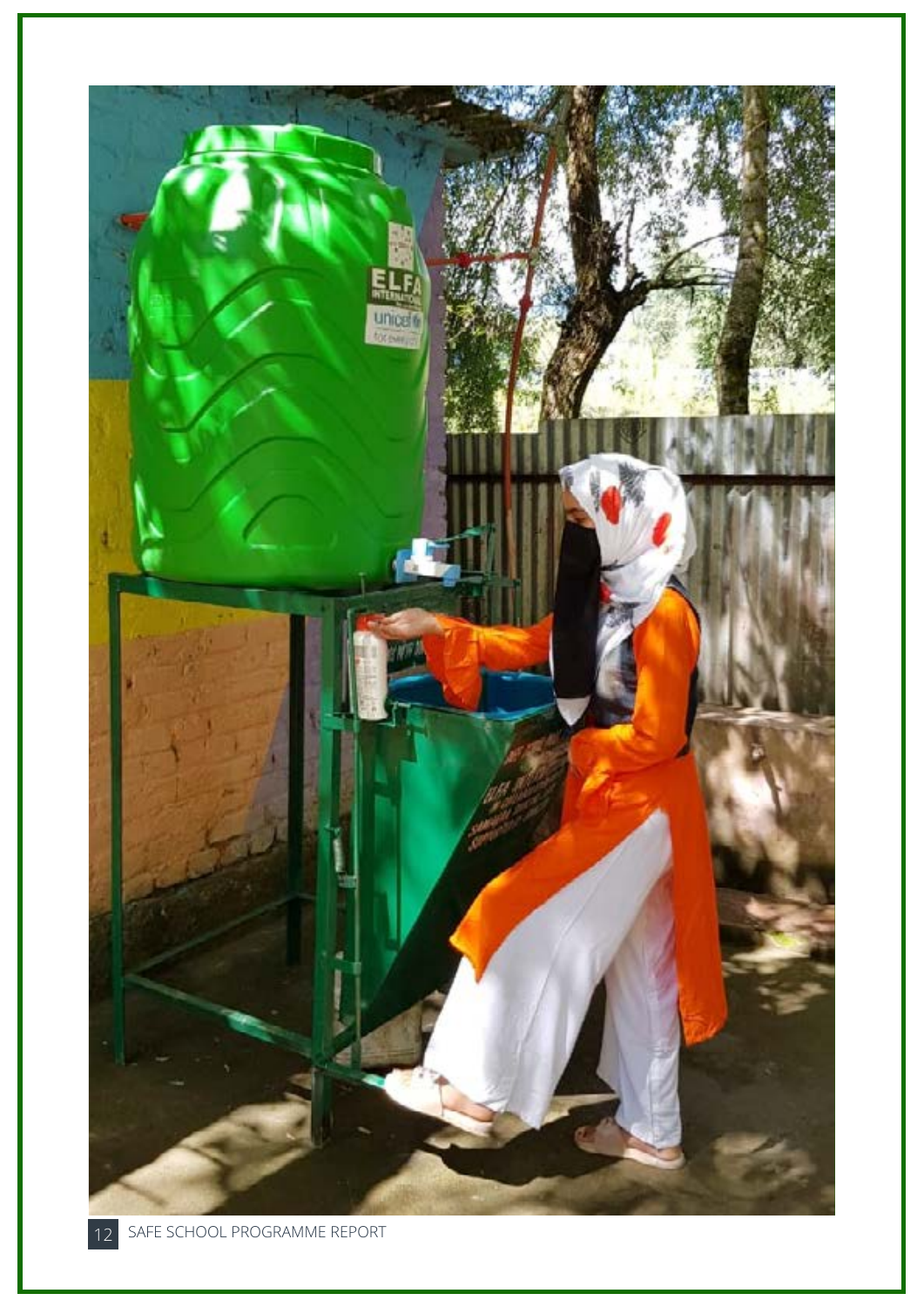





### Advocacy & Coordination

For the smooth implementation of the programme several advocacy meeting were held with different officials, including a series of meeting with Samagra Shiksha Officials, Director Samagra Shiksha, Director School Education Kashmir & Director School Education Jammu and Principal Secretary School Education, meetings were also held with Advisor to honourable L.G. of Jammu & Kashmir, District Development Commissioner Srinagar and Baramulla, these meetings paved a way for the smooth & successful implementation of the programme. All these officials appreciated the work of ELFA International

### Events and Other Contribution

Besides the successful implementation of the programme, some additional events like Global Hand Washing Day, World Children Day and International Persons with Disabilities 2020 were organized in Kupwara, Baramulla, Doda and Jammu

Organization coordinated with Niine India, a famous sanitary hygiene company in India to donate Sanitary Napkins, this coordination turned successful and Niine India donated 8400 packs of Sanitary Napkins worth **Rs. 235,200**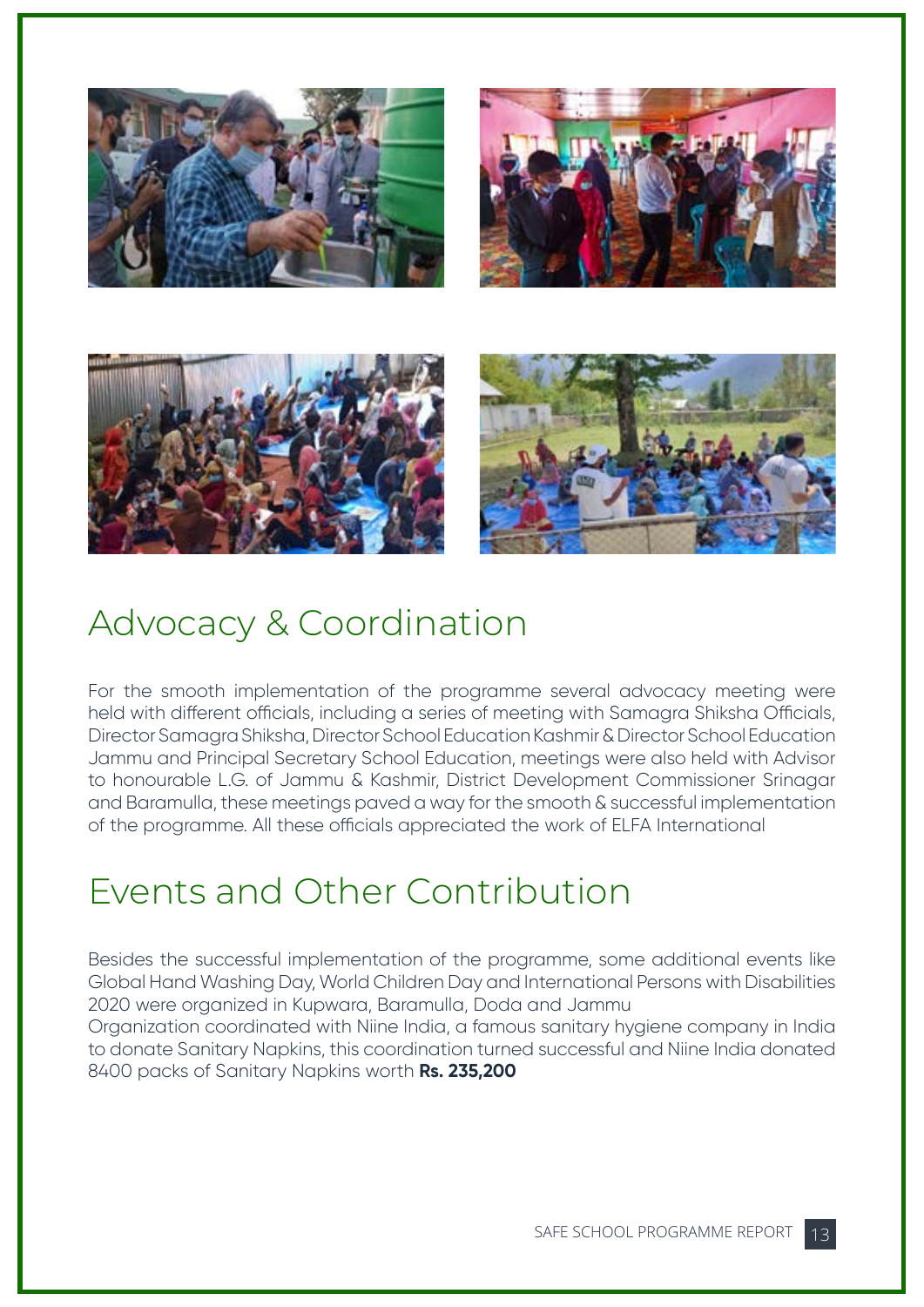## Testimonials of Project Stakeholders

**" "***district KupwaraThe way ELFA International in collaboration with Samagra Shiksha is implementing the COVID-19 Safe Schools Pilot Programme and executing its activities is commendable, I won't hesitate to mention that the session conducting by ELFA International on COVID-19 IPC/SOPs, Disaster Risk Reduction, Child Safety and Menstrual Hygiene Management were marvellous and very informative & useful for teachers, students and village education members. Installing foot operated Hand Washing Station and Sanitary Napkin Dispenser and Incinerators is a wonderful step, this will certainly increase the roll of girl students and prevent their drop out because of the taboo and stigma associated with MHM, we thank ELFA International for the their continued work in our school as well as in* 

### Irshad Ahmad Sofi,

Senior Teacher, Government Middle School, Batargam, Kupwara

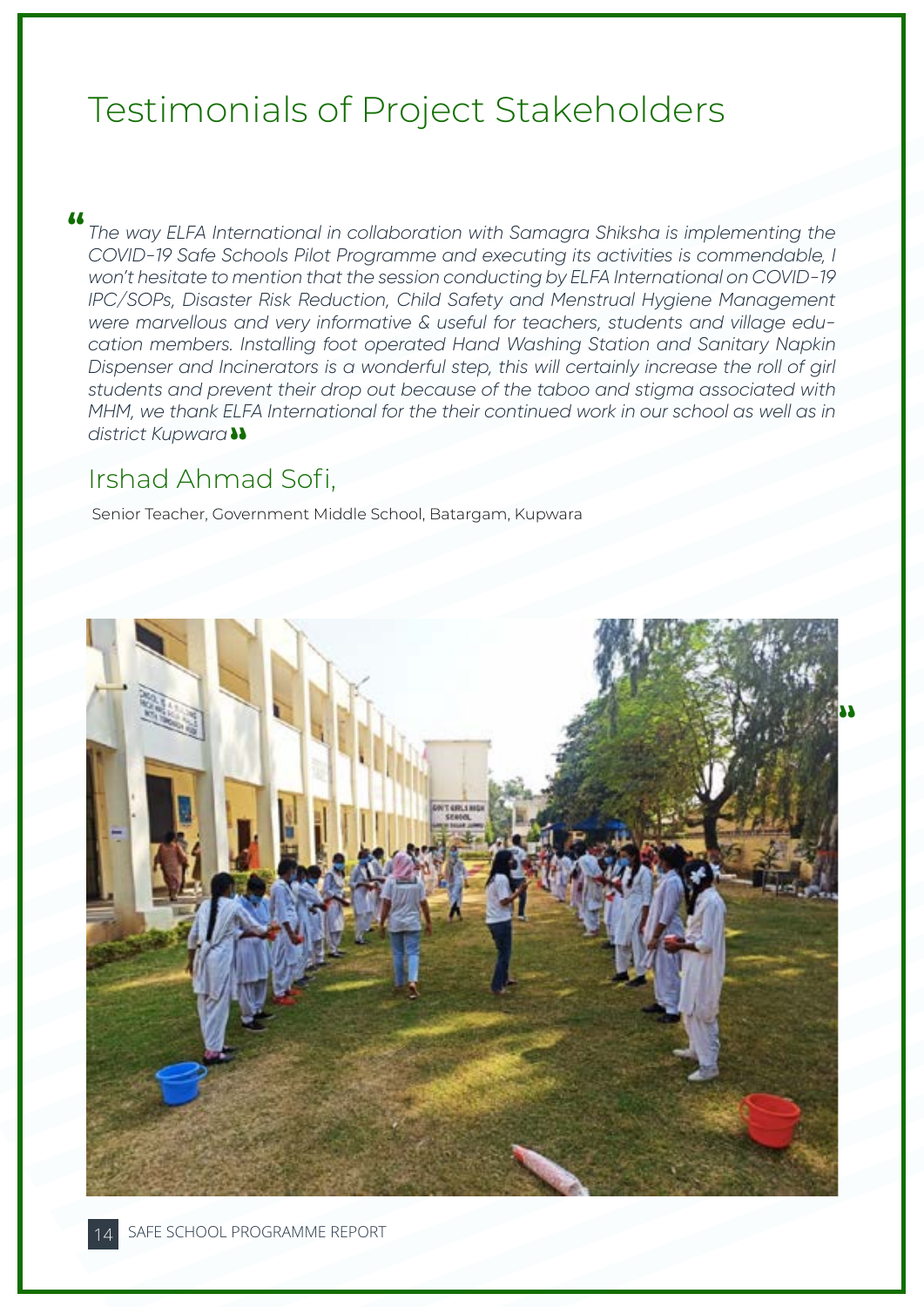**"***dren, teachers and us as parents***"***Finally after months of lockdown the children have some activities to do in this project, we applaud the efforts of ELFA International to reach out to the far flung communities of dis trict Kupwara and doing wonderful sessions on COVID-19 IPC/SOPs, Disaster Risk Re duction, Child Safety and Menstrual Hygiene Management and also installing foot operat ed Hand Washing Stations, on behalf of my community I would like to thank ELFA Interna tional & Samagra Shiksha and their partners for reaching out to our children in these diffi cult times, it is a relief and solace for our chil -*

### Reyaz Ahmad,

 Village Education Member and Husband of Sarpanch, Hirri Kupwara

**"** *Words cannot justify the praise that ELFA in*  **"***together collaboration with Samagra Shiksha deserve for all their meticulous efforts in implementing the COVID 19 Safe Schools Pilot Programme. I salute their hard work, empathy and sense of duty. Conducting awareness and training sessions about the COVID 19 SOP's, Disas ter Risk Reduction and MHM is inspiring and admirable to highest levels. The informative sessions about MHM needs a special men tion, being something out of the stereotypical thought process. Men and Women are equal, just not similar. This supports the idea of 'ce rebral equality' which is highly appreciable. My deepest congratulations to ELFA for such remarkable execution of this programme al -*

### Peerzada Mushtaq Ahmad,

Field officer, Samagra Shiksha, J&K



SAFE SCHOOL PROGRAMME REPORT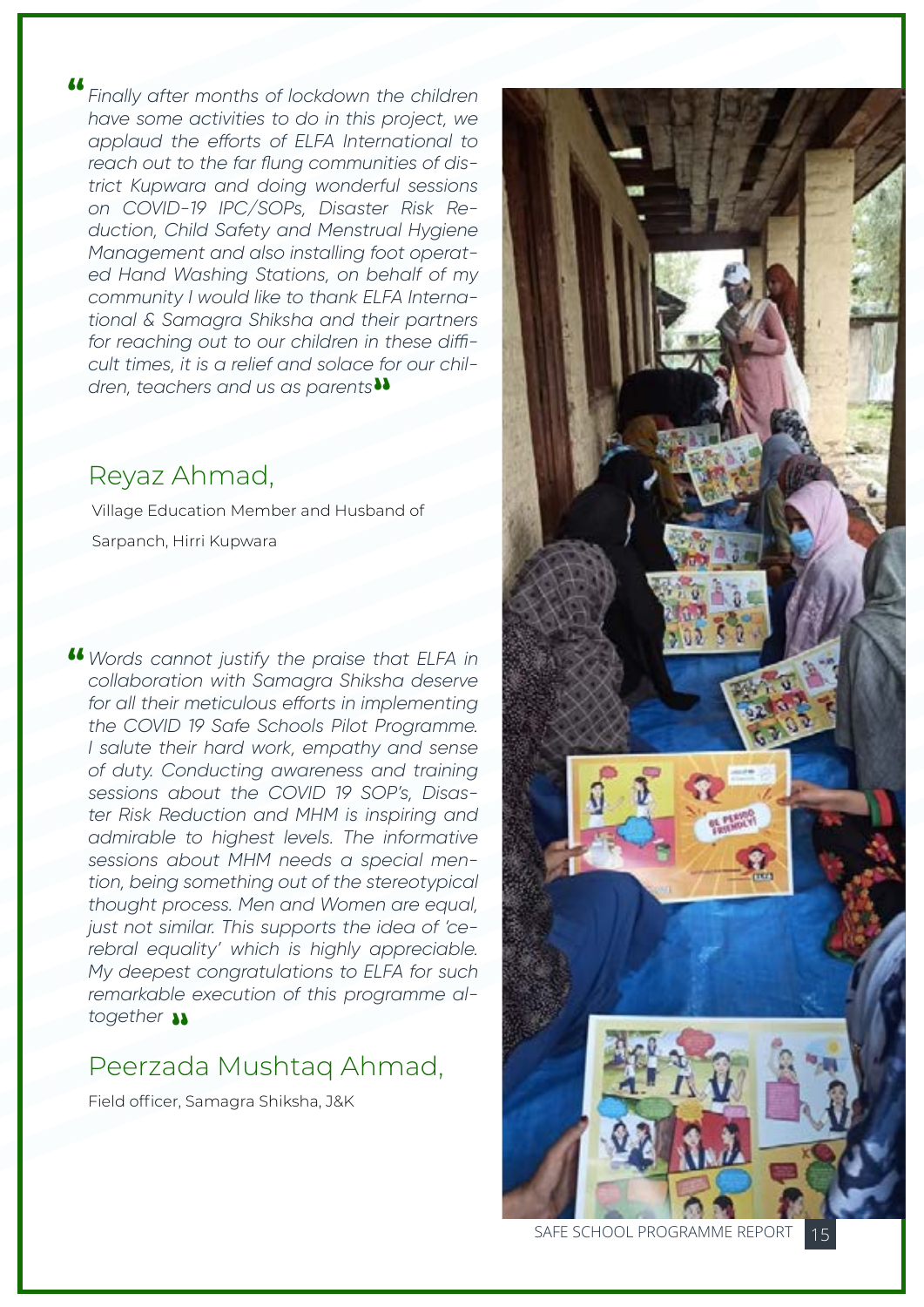

### **"**

**"***sessions"I have always seen ELFA in emergency responses on the fore front and working on grass-root level on several issues especially in our village. I am personally so grateful to the entire team of ELFA International, they have made the entire community including small children, women, old age people fully aware about a lot of important things which were never discussed earlier (As no NGO visits this far flung area except ELFA) like COVID Infection Prevention and Control, Community Disaster Response and the role of parents in Child Safety and Protection. I am so glad that the women of the village feel empowered as they are made to attend these sessions along with the men, they are not excluded and instead made aware about menstrual hygiene management along with the men, this has already broken and bashed all the taboos and stigmas associated with menstruation and has definitely brought a positive change", (Smiles in contentment) "*  In the evening even my wife shared the whole information about the MHM sessions with *her friends and sisters from other areas on phone, about the hygiene tips taught in the* 

### Khazar Mohammad Lone,

Head Master, Government Middle School, Hirri Kupwara

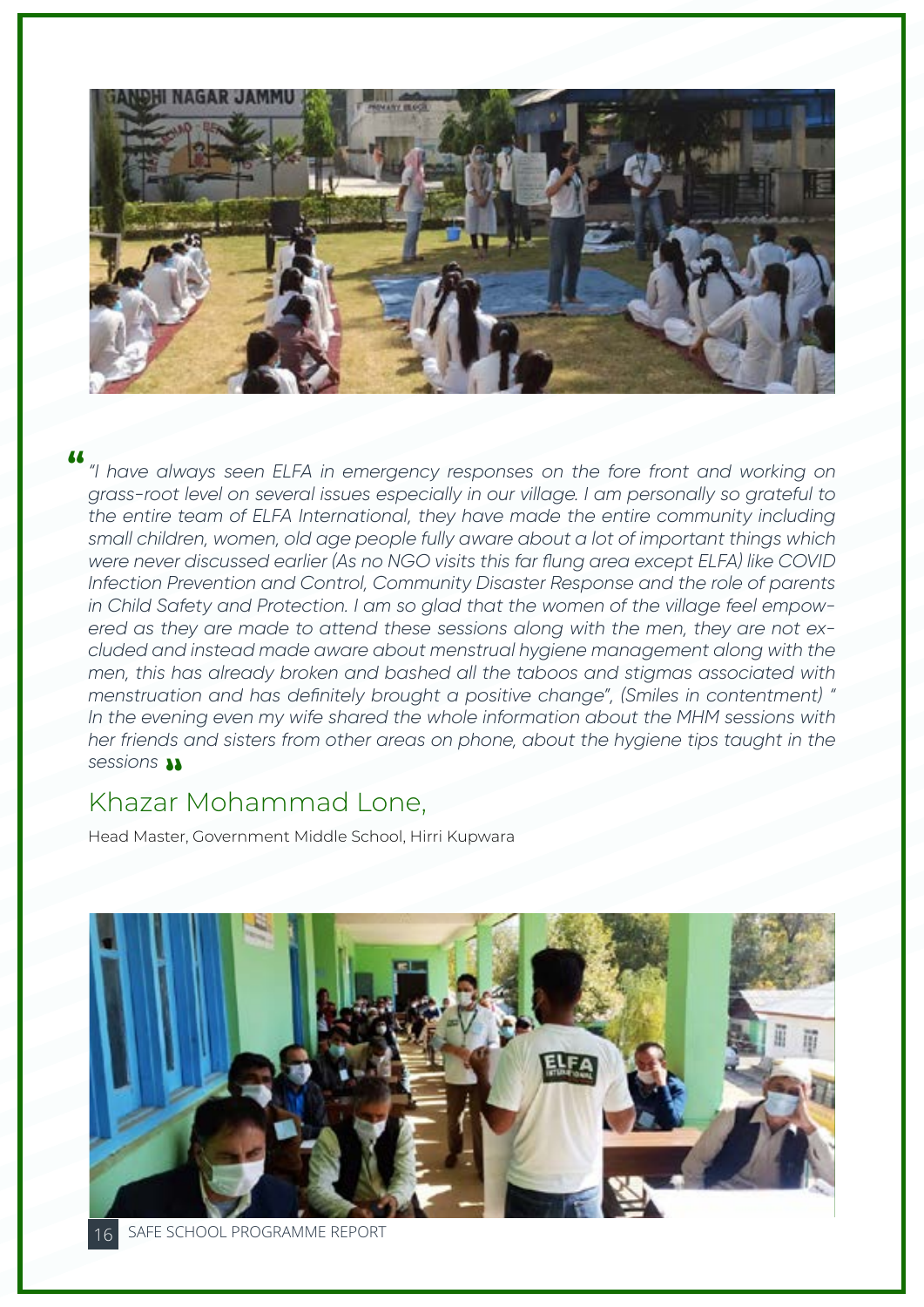**" "***us how to do these activities with students Our School is located on a hill top, there is no proper road connectivity, and we never*  expected any NGO will ever take the pains of coming here and do something for the *teachers and children of our school. But I am very happy that for the first time our students and teachers got the exposure and were trained in safe schools. I thank ELFA International and Samagra Shiksha for this wonderful project, it is indeed very important, our teachers and students were trained in COVID-19 SOPs to be followed on reopening of schools, about how we should respond to natural and human induced disasters, and the important thing is that everything was practically demonstrated by the team, I saw how the team member was rolling on ground to teach children what to do if you catch fire. I along with my colleagues also attended the project orientation session and became aware of why safe schools is important and what can we do to implement this, All the components of the project are so useful and important. The posters! They are so colourful, informative and easy to understand, Thanks to ELFA International for posting these posters in all classrooms and school fences, We will surely make the children un*derstand these posters time to time and I like the wagon wheel concept, was keenly *observing it, it contains a number of useful activities, I hope the team will keep guiding* 

### Parveen Masoodi,

Head Mistress, Government Middle School Dolipora, Trehgam



**"***oursI am very happy that for the first time our students and teachers got the exposure and were trained in safe schools post COVID-19. I thank ELFA International and Samagra Shiksha for this wonderful project, it is indeed very important, our teachers and students were trained in COVID-19 SOPs to be followed on reopening of schools, about how we should respond to natural and human induced disasters, and the important thing is that everything was practically demonstrated by the team, session on Menstrual Hygiene was brilliantly done, I on behalf of school wish ELFA International for their noble endeav-*

### Ms. Rashmi Rathore,

Goverment High School, Kachi Chowni, Jammu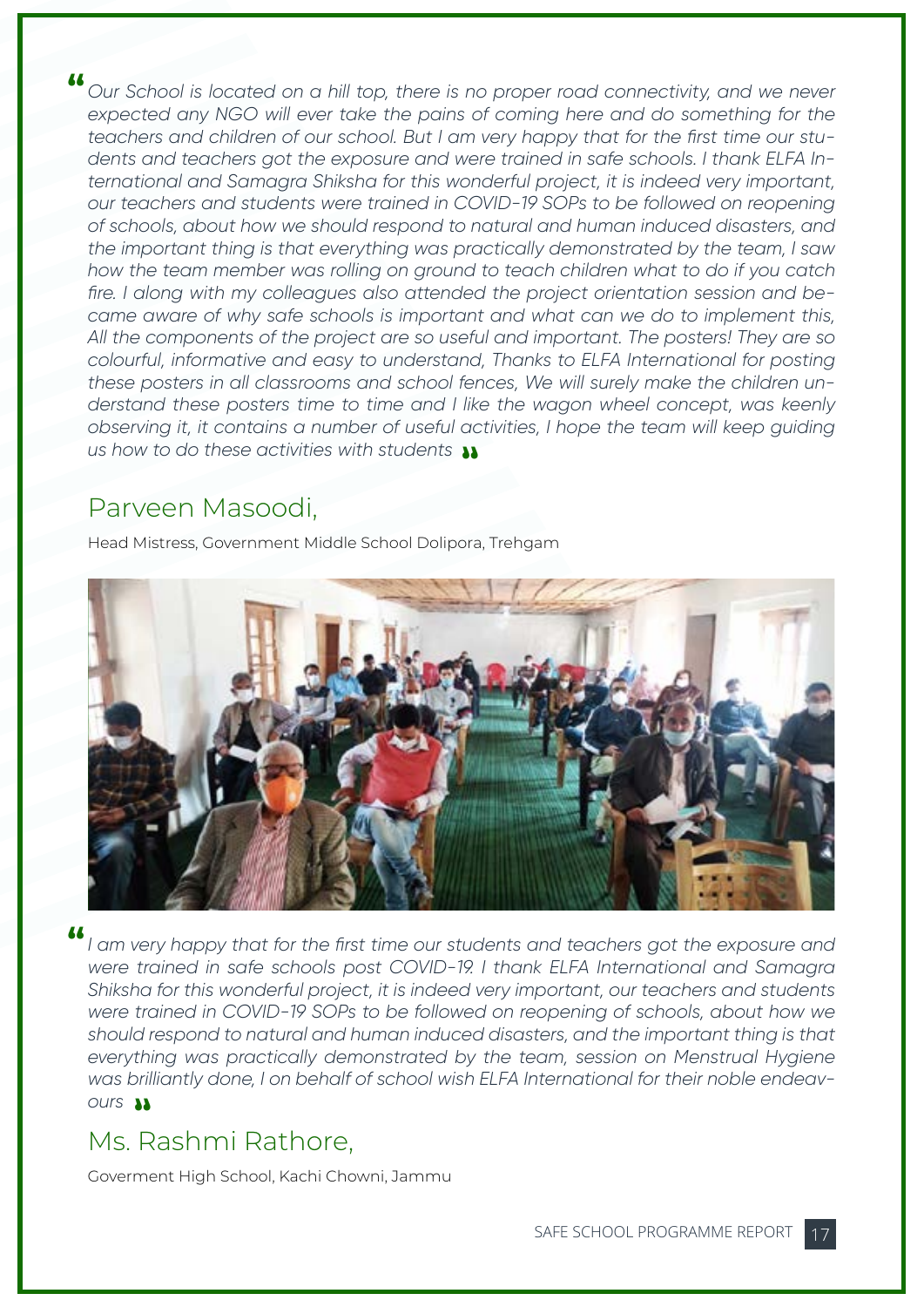**"**

**"***menstrual cup I have heard from my friends how they don't feel safe and uncomfortable by some touch*es, but they could never share it with their parents on anyone in the family, I myself was *so confused what should a girl do if she feels unsafe, After ELFA International's training sessions on Child Safety and Protection I have understood a lot of things and I will share with my friends about the safe , unsafe touch and how to respond to these, I learnt not to comment badly on someone's skin colour, height or way of talking, this is also abuse! . I felt so happy to do the activities in the training sessions especially that group song, it's so lovely. I understood the correct way of washing hands, coughing and sneezing and I am going to get made beautiful masks from my tailor for me and my friends, I have kept lot of colourful fabrics and I know after every use for the whole day, I have to wash the reusable mask in the evening. I also understood about my intimate hygiene care*  and how to safely manage periods. Got to know that there are a variety of menstrual *products like tampons, menstrual cups, when I grow up, I will save environment and use* 

### Mehak Nazir,

Class 8th, Student, Muqam, Dolipora, Kupwara



**" "***installed pedal operated hand washing station which will be very useful for the studentsOur School is located at on the corner of J&K UT, It has only been a year our Community has been connected with rest of the district after the construction of the road, I got surprised when I received call from team of ELFA International, that Samagra Siksha has put the name of our school in the list .For the first time in history any team came in our school and trained our students on the different aspects of the School Safety, it is in*deed very important, our teachers and airl students were trained in Menstrual Hygiene *Management (MHM), being from a marginalised community there are various taboos*  and stigmas associated with menstruation due to which our girl students face lot of *challenges during menstruation and most of the girls miss school on these days. The important thing is the team of ELFA International practically demonstrated to the girl students how to use sanitary napkin dispenser and incinerators. ELFA International also* 

### Mr. Fulail Singh,

Head Master, Government High School, Manthala, Doda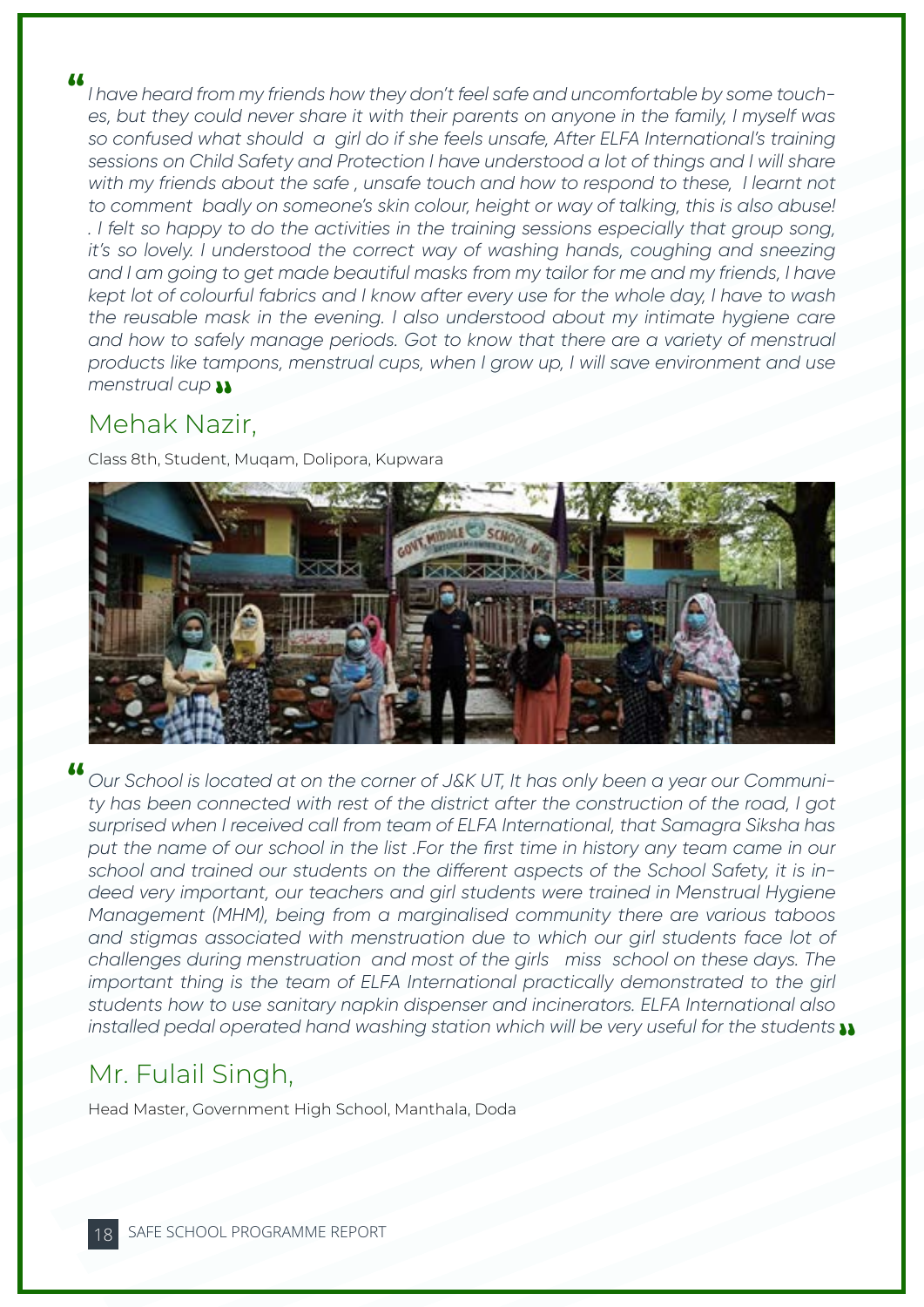**"** *I thank ELFA International for a wonderful training, session on Menstrual Hygiene was*  **"***ELFA International for their noble mission brilliantly done, I on behalf my teachers, students and entire school administration wish* 

### Mr. Farhat Qazi,

Head Master, Goverment Girls High School, Hamray, Baramulla

### News & Media

All leading daily newspapers of Jammu & Kashmir carried stories from the project and BBC London did a special story/report on the success of this project

BBC : [https://youtu.be/E80lmUYoh5E](https://youtu.be/E80lmUYoh5E?fbclid=IwAR2jlGvcjFwxVHMewXqKNJF98ObUAGV3f8NRO9UihSnkQtKtb1FEuYlD2qg)

[http://epaper.risingkashmir.com/PopUp.aspx?RVuQxlx8PdndZ6WR\\_ppFX5rA\\_ep\\_](http://epaper.risingkashmir.com/PopUp.aspx?RVuQxlx8PdndZ6WR_ppFX5rA_ep_ep&fbclid=IwAR1NRVF1xfbZGbEvljDMuXyavo73V60Oj067hZWUU8qLhTbLNf4kB5vaZsM) [ep&fbclid=IwAR1NRVF1xfbZGbEvljDMuXyavo73V60Oj067hZWUU8qLhTbLNf4kB5vaZsM](http://epaper.risingkashmir.com/PopUp.aspx?RVuQxlx8PdndZ6WR_ppFX5rA_ep_ep&fbclid=IwAR1NRVF1xfbZGbEvljDMuXyavo73V60Oj067hZWUU8qLhTbLNf4kB5vaZsM)

<https://www.thekashmirmonitor.net/elfa-launches-phase-ii-of-safe-schools-programme/>

[https://www.kupwaratimes.com/elfa-launches-phase-ii-of-safe-schools-programme/?fbclid=IwAR1Y55AU](https://www.kupwaratimes.com/elfa-launches-phase-ii-of-safe-schools-programme/?fbclid=IwAR1Y55AUWWG0TvAVpbS8QiwMPMcmAtwWx0jXXkBiXS65l85FWBVFjI_-_zE) WWG0TvAVpbS8QiwMPMcmAtwWx0jXXkBiXS65l85FWBVFjI - zE

[https://kashmirlife.net/samoon-launches-a-comprehensive-safe-school-pilot-programme-246679/?fbclid=Iw](https://kashmirlife.net/samoon-launches-a-comprehensive-safe-school-pilot-programme-246679/?fbclid=IwAR0l2EC1H2fB9jNmzo1CvAdoh_3mh7thaDoC5jRPKUGlN_mSqdX8Oy_avxc) [AR0l2EC1H2fB9jNmzo1CvAdoh\\_3mh7thaDoC5jRPKUGlN\\_mSqdX8Oy\\_avxc](https://kashmirlife.net/samoon-launches-a-comprehensive-safe-school-pilot-programme-246679/?fbclid=IwAR0l2EC1H2fB9jNmzo1CvAdoh_3mh7thaDoC5jRPKUGlN_mSqdX8Oy_avxc)

[https://www.kupwaratimes.com/samoon-launches-jk-comprehensive-safe-schools-programme/?fbclid=IwAR](https://www.kupwaratimes.com/samoon-launches-jk-comprehensive-safe-schools-programme/?fbclid=IwAR0L7SXXElkhcgz9cbW_w5DTEJHvHku_tRYvmgpDhfZNxwYQC63rkIaGe-M) [0L7SXXElkhcgz9cbW\\_w5DTEJHvHku\\_tRYvmgpDhfZNxwYQC63rkIaGe-M](https://www.kupwaratimes.com/samoon-launches-jk-comprehensive-safe-schools-programme/?fbclid=IwAR0L7SXXElkhcgz9cbW_w5DTEJHvHku_tRYvmgpDhfZNxwYQC63rkIaGe-M)

[https://www.thekashmirmonitor.net/samoon-launches-jk-comprehensive-school-safety](https://www.thekashmirmonitor.net/samoon-launches-jk-comprehensive-school-safety-programme/?fbclid=IwAR0V-hfXDIYY9Sx-9fNVXlZh1LglMUc1l2F4waYhRbcTzXaE4hYx9NDUa6o)[programme/?fbclid=IwAR0V-hfXDIYY9Sx-9fNVXlZh1LglMUc1l2F4waYhRbcTzXaE4hYx9NDUa6o](https://www.thekashmirmonitor.net/samoon-launches-jk-comprehensive-school-safety-programme/?fbclid=IwAR0V-hfXDIYY9Sx-9fNVXlZh1LglMUc1l2F4waYhRbcTzXaE4hYx9NDUa6o)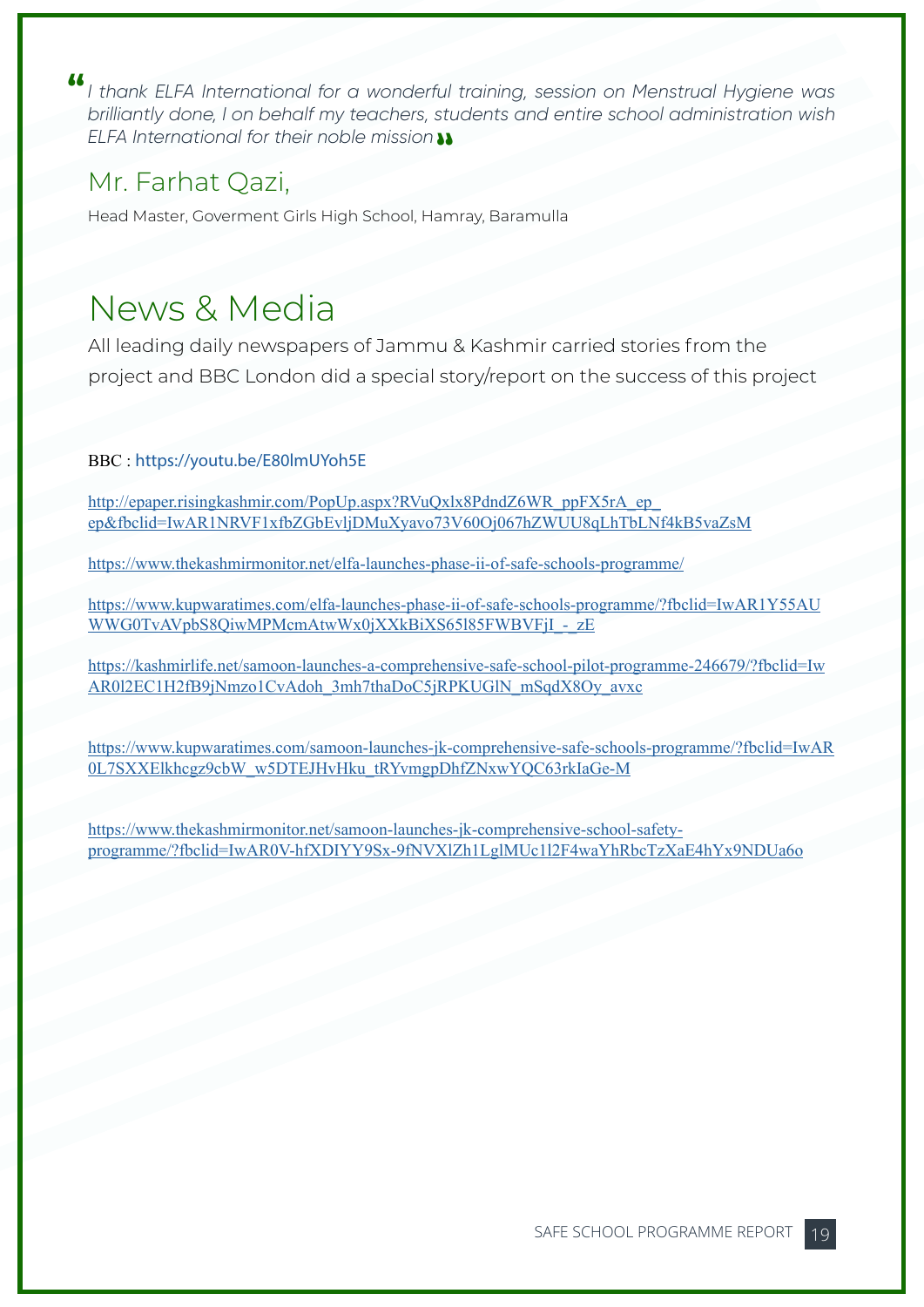### Samoon launches J&K Comprehensive School Safety Programme



Samoon launches J&K Comprehensive School Safety Programme



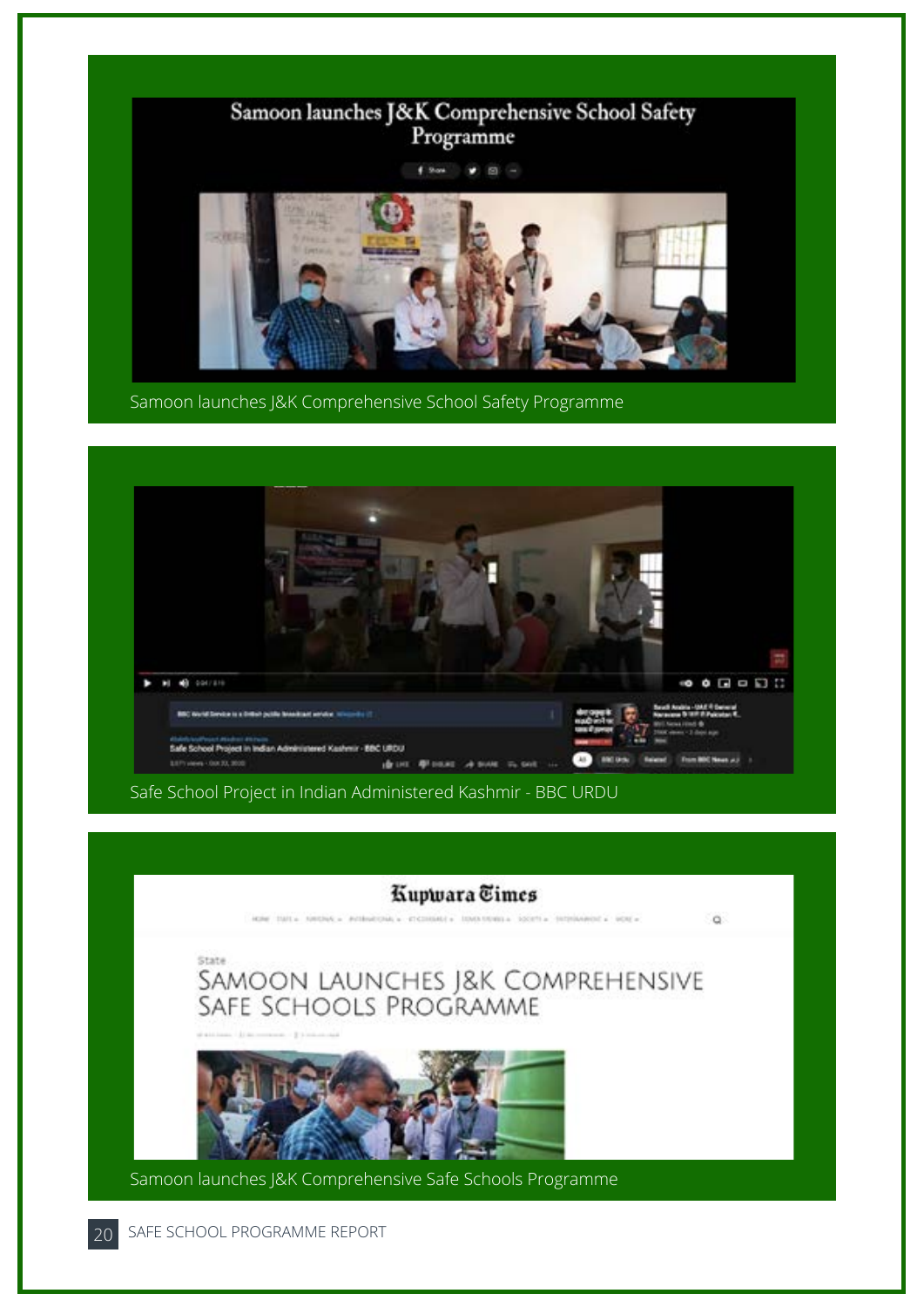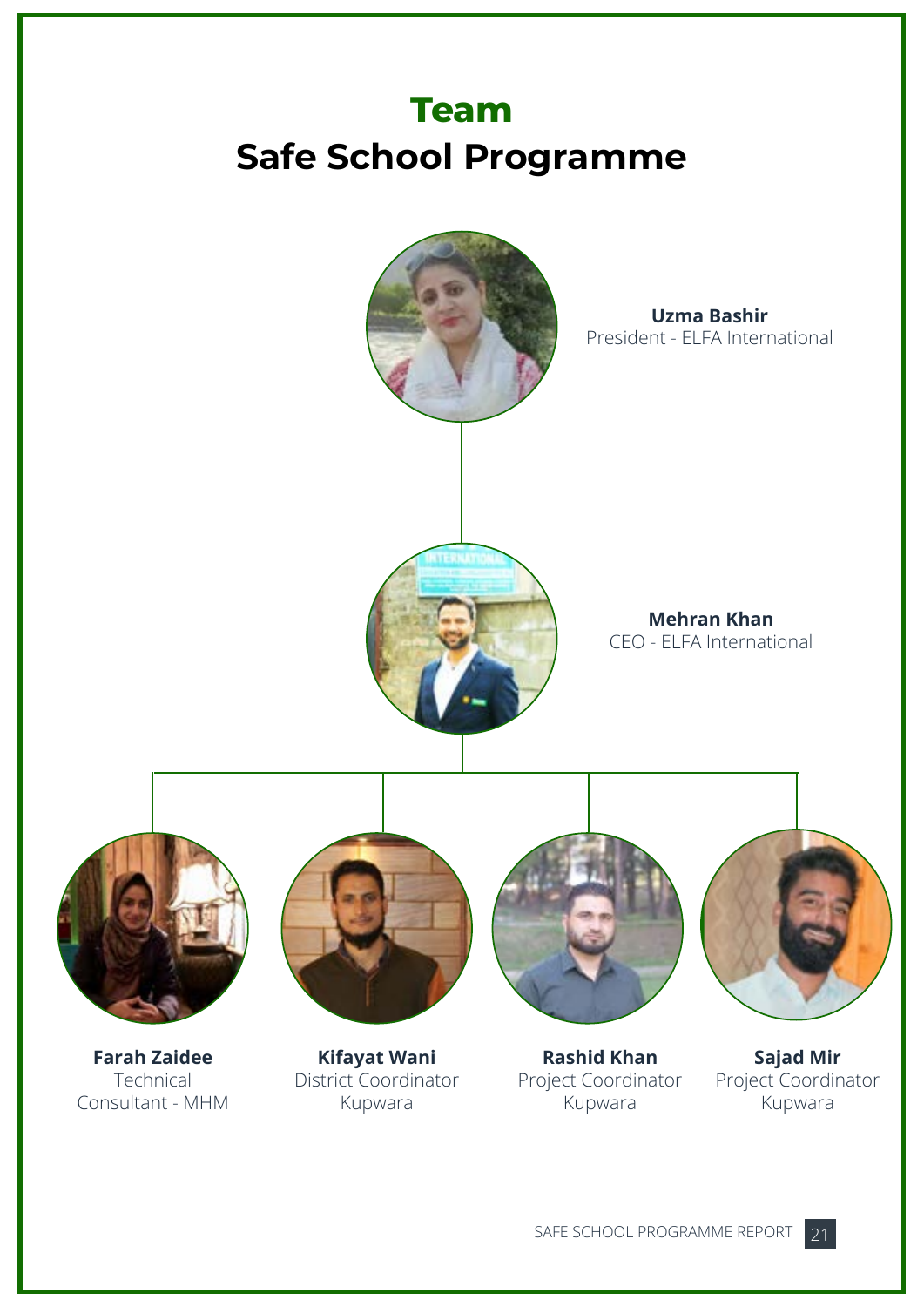

**Raja Quasim** Project Assistant Kupwara



**Sabahat Bashir** Roaming - Project Officer



**Sheebali Lalotra** Project Coordinator Jammu



**Shazia Bano** Project Coordinator Doda



**Asim Khan** Project Coordinator Doda



**Aqif Khan** Project Coordinator Baramulla



**Sheikh Maryam** Project Coordinator Baramulla



**Shubham Lalotra** Project Officer Jammu



**Syed Suhail** Project Officer Baramulla